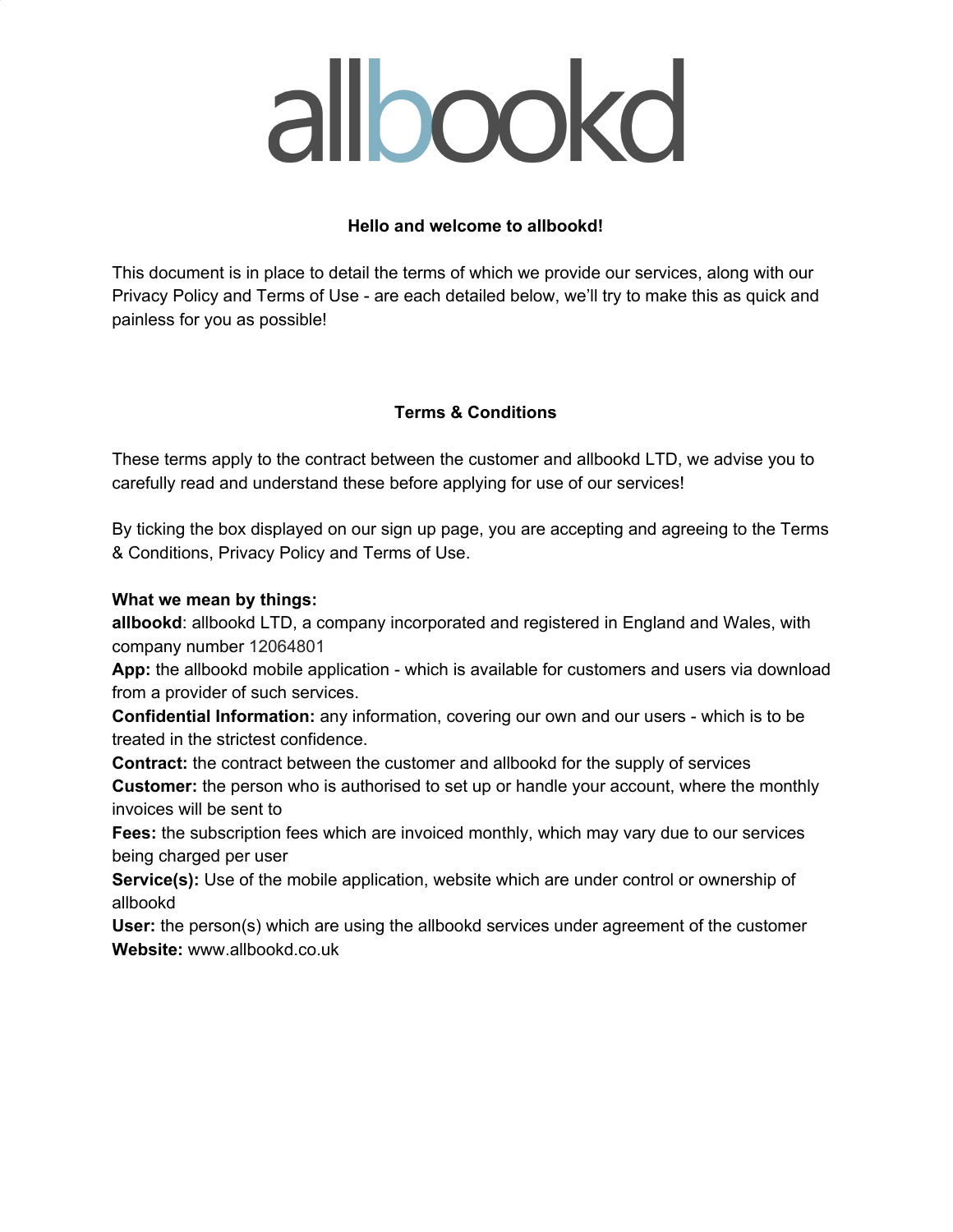To use the services, the customer must fully complete the sign up form within the app, the first month is always free, and invoices will automatically be sent to the person who initially sets up the account each month from thereon.

Within the last business week of the month we calculate your monthly staff number, which is how we bill you - you will then be notified via email with the attached invoice of any monies owed to us.

Allbookd is a service charged per user, at a rate of £1.20, per person, per month.

#### **Fees & Payment:**

Following receipt of the invoice, customers have 14 days to make payment, within this time limit is also when customers should raise any disputes or queries with allbookd.

If allbookd has not received payment after the 15th day of the invoice being sent, allbookd may suspend all user accounts in relation to the customers, which will remain this way until either the dispute is settled or the balance on the account cleared. Allbookd will always notify the customer of any suspensions being placed, and should after an additional 30 days of this, if no queries or disputes have been raised, allbookd may terminate the account and remove customer data from our servers. Should the customer wish to reinstate their account after this time, they must make a request in writing, and data may be able to be recovered and restored onto the database, incurring an administration fee of no less than £45 (which may increase due to business size)

Should the account be placed under suspension for an excessive amount of time allbookd reserves the right to remove this from our database much in the way we would with a termination of contract, if the customer wishes to reactivate their account by clearing all outstanding balances, allbookd can add the customer data back onto the database, this will be charged no less that £45, but may be higher due to business size.

#### **Services:**

Allbookd shall provide the services during the subscription time, subject to the Terms of Service. Please understand there may be times allbookd is unavailable due to either essential maintenance, in which case we will send out a notification to all users a minimum of 24 hours beforehand. Alternatively there may be unplanned situations, our server provides a 99.95% uptime, so there may be the extremely rare outage which we apologise for.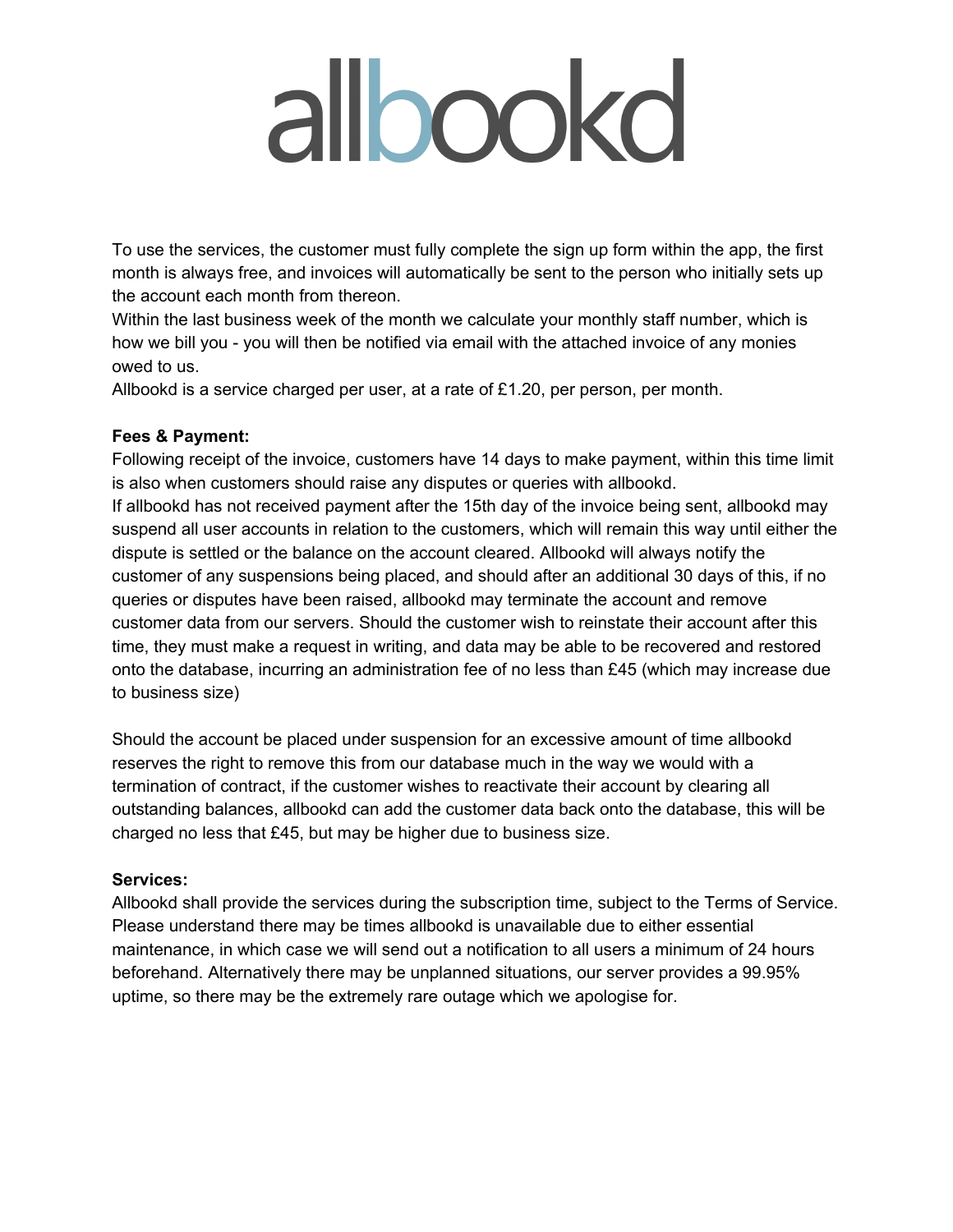#### **Termination:**

The customer is able to terminate their contract with allbookd by contacting us in writing with no less than 30 days notice. On receipt of this we will respond acknowledging your request and provide a date that your allbookd service will be terminated.

Customer data is backed-up daily, and should the customer want to reactivate their account after the termination period we can reinstate this onto our database which may incur a fee (no less that £45, but may increase due to business size).

A customer is free to re-set up an account at a later date as an entirely fresh start - with no previous staff dates, which will not incur the administration fee.

Allbookd may terminate the contract with immediate effect if the customer or user is found to be in serious breach of the contract.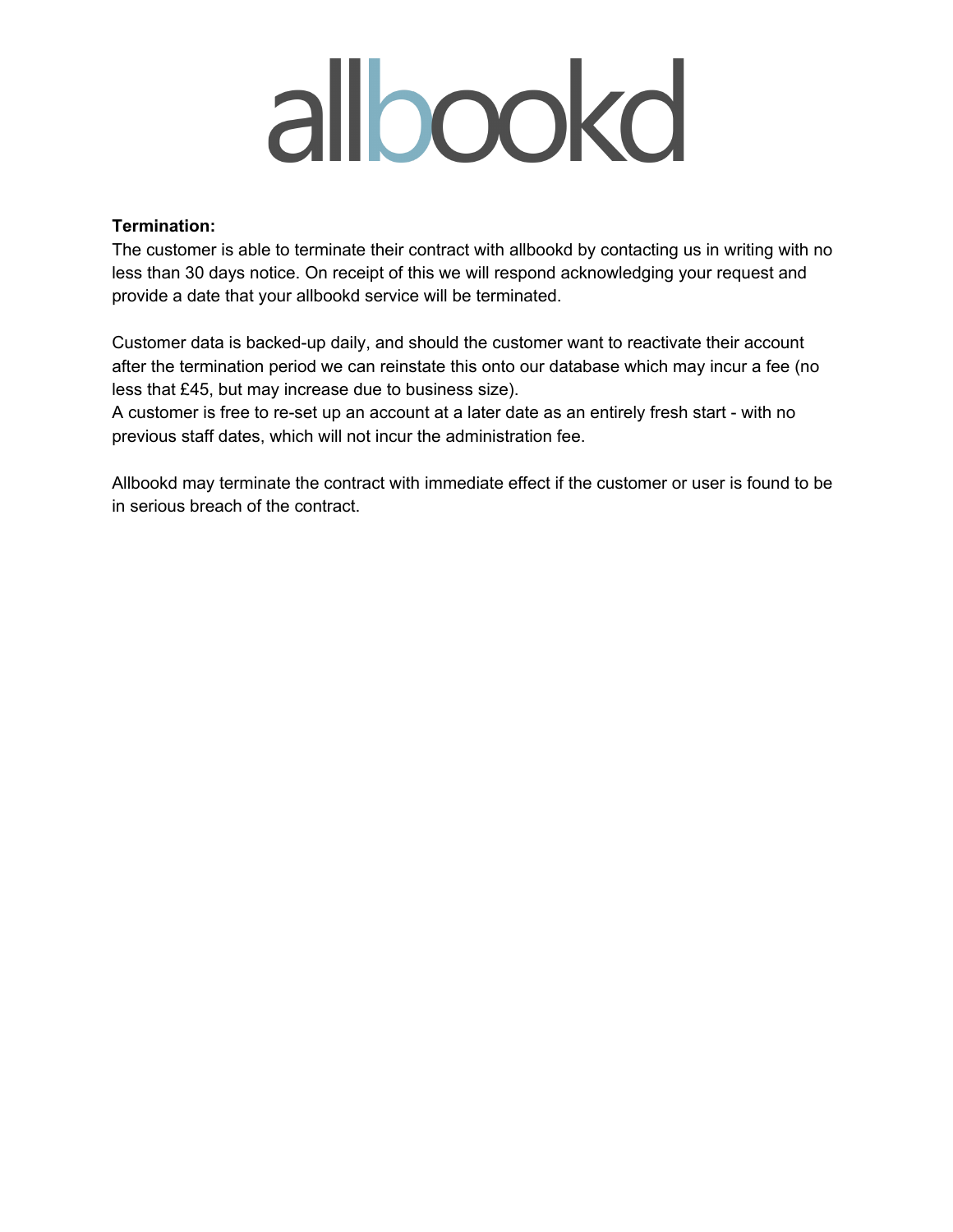### **Terms of Use (Website)**

These terms apply to those using the allbookd website ([www.allbookd.co.uk](http://www.allbookd.co.uk/)), weather as a guest or registered user.

#### **Changes to our site:**

From time to time we may change our website, this includes updated content, layouts and features.

#### **Accessing our site:**

There may be times when our site is inaccessible due to maintenance or downtime, we apologise for this and will have it back up and running for you as soon as possible. Allbookd cannot be held liable for any period of time when our site is unavailable.

#### **Intellectual property rights:**

We are the owner of all intellectual property rights of material published on our site, and grant permission for our users to download, print or share the website link but you are not permitted to alter any printed or digital materials taken from the website.

You are not permitted to use and illustrations, photographs, video or audio separated from their accompanying text or without passing credit to allbookd.

#### **Prohibited Uses:**

You may use our site only for lawful purposes. You may not use our site: In any way that breaches any applicable local, national or international law or regulation. In any way that is unlawful or fraudulent, or has any unlawful or fraudulent purpose or effect. For the purpose of harming or attempting to harm minors in any way.

To transmit, or procure the sending of, any unsolicited or unauthorised advertising or promotional material or any other form of similar solicitation (spam).

#### **Linking to us:**

You are free to distribute the link to the allbookd site, providing this is in a fair and legal way, which is not done to intentionally damage our reputation.